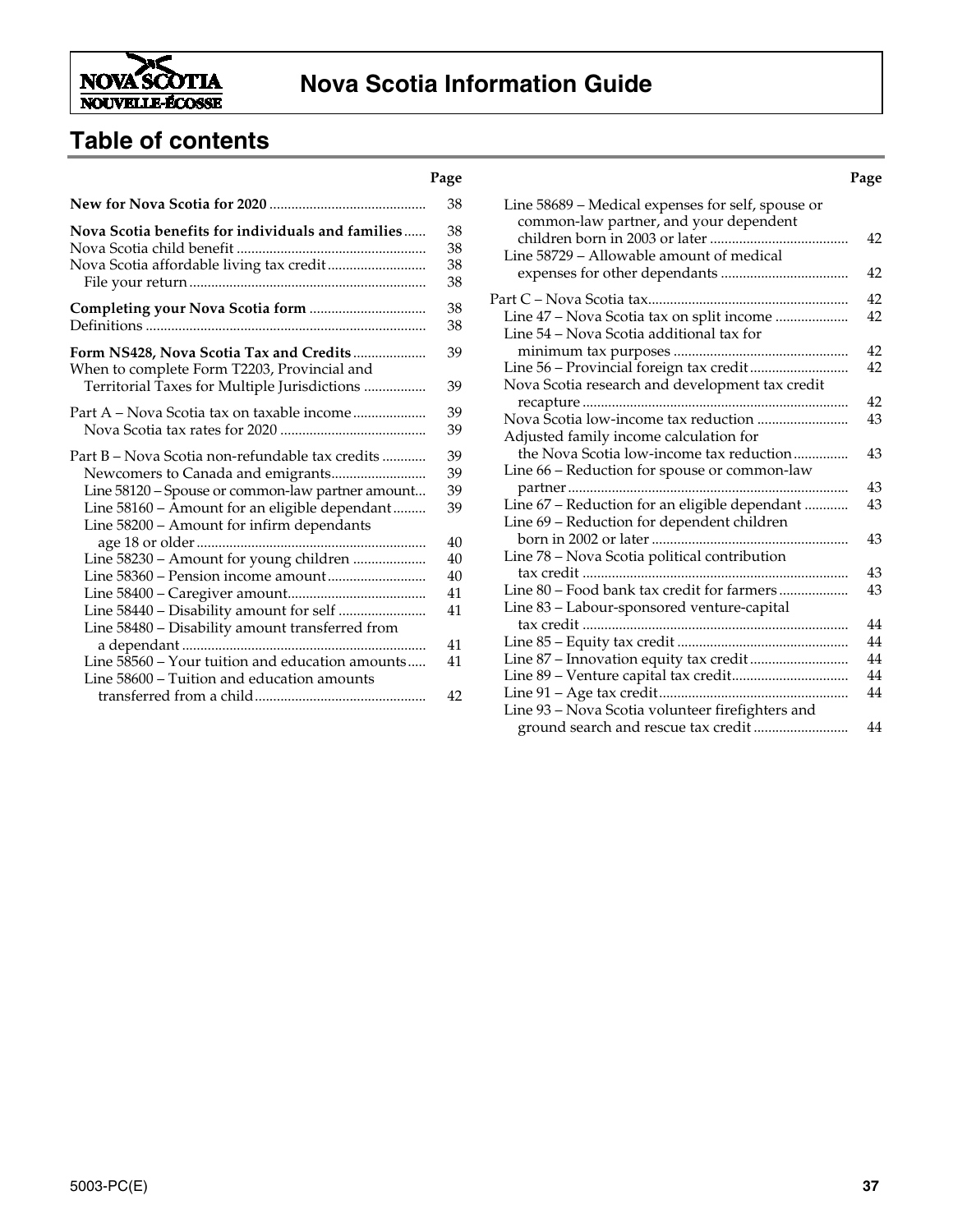# **New for Nova Scotia for 2020**

Beginning in 2020, the **Nova Scotia tuition and education amounts** will be reduced by any Canada training credit claimed for the year.

# **Nova Scotia benefits for individuals and families**

## **Nova Scotia child benefit**

The Nova Scotia child benefit (NSCB) is a non-taxable amount paid monthly to help low- and modest-income families with the cost of raising children under 18 years of age. This benefit is combined with the Canada child benefit (CCB) into one monthly payment.

You do not need to apply for the NSCB. The Canada Revenue Agency (CRA) will use the information from your CCB application to determine if you are entitled to receive this benefit.

## **Nova Scotia affordable living tax credit**

The Nova Scotia affordable living tax credit (NSALTC) is a non-taxable quarterly payment to make life more affordable for low- and modest-income individuals and families. This credit is combined with the federal GST/HST credit.

You do not need to apply for the GST/HST credit or the NSALTC. The CRA will use the information from your return to determine if you are entitled to receive this credit.

# **Completing your Nova Scotia form**

All the information you need to complete Form NS428, Nova Scotia Tax and Credits, is included in this package. Complete a copy of Form NS428 and attach it to your return.

Form NS428 and those mentioned in this guide are available at **canada.ca/cra-forms**.

## **Definitions**

**Spouse** refers to a person you are legally married to.

**Common-law partner** refers to a person who is not your spouse but with whom you are in a conjugal relationship and **at least one** of the following conditions applies:

- This person has been living with you in a conjugal relationship for at least 12 continuous months (including any period of time where you were separated for **less than** 90 days because of a breakdown in the relationship)
- This person is the parent of your child by birth or adoption
- This person has custody and control of your child (or had custody and control immediately before the child turned 19 years of age) and your child is wholly dependent on them for support

## **File your return**

To make sure you get your payments on time, you (and your spouse or common-law partner) need to file your 2020 Income Tax and Benefit Return(s) by April 30, 2021. The CRA will use the information from your return(s) to calculate the payments you are entitled to get from these programs.

The NSBC and NSALTC are fully funded by the Province of Nova Scotia. For more information about these programs, go to **canada.ca/cra-benefits-prov-terr** or call the CRA at **1-800-387-1193**.

**End of the year** means **any** of the following dates:

- December 31, 2020
- the date you left Canada if you emigrated in 2020
- the date of death for a person who died in 2020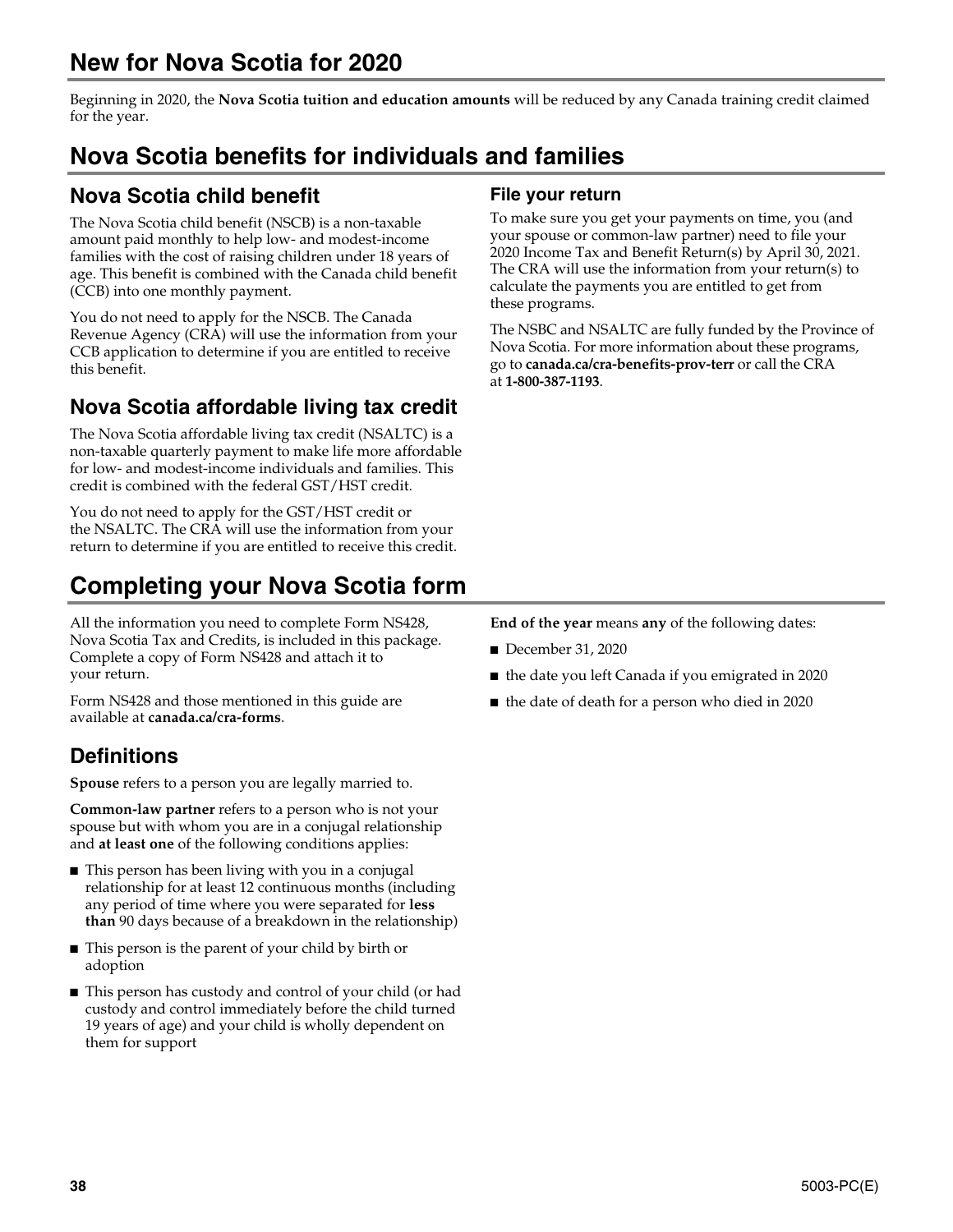## **Form NS428, Nova Scotia Tax and Credits**

Complete Form NS428 if **one** of the following applies:

- You were a resident of Nova Scotia at the end of the year
- You were a non resident of Canada in 2020 and **any** of the following applies:
	- You earned income from employment in Nova Scotia
	- You received income from a business with a permanent establishment only in Nova Scotia

## **When to complete Form T2203, Provincial and Territorial Taxes for Multiple Jurisdictions**

Complete Form T2203, Provincial and Territorial Taxes for Multiple Jurisdictions, **instead** of Form NS428, if **both** of the following apply:

- You resided in Nova Scotia on December 31, 2020 (or the date you left Canada if you emigrated in 2020)
- All or part of your 2020 business income (including income received as a retired, inactive, or limited partner) was earned and can be allocated to a permanent establishment outside Nova Scotia

You also must complete Form T2203 if **both** of the following apply:

- You were a non-resident of Canada throughout 2020
- You were carrying on business in **more than one** province or territory in Canada or were receiving income from an office or employment that can reasonably be attributed to duties performed in **more than one** province or territory in Canada

## **Part A – Nova Scotia tax on taxable income**

## **Nova Scotia tax rates for 2020**

The following tax rates are used in the calculation of your Nova Scotia tax on taxable income:

- 8.79% on the portion of your taxable income that is \$29,590 or less, **plus**
- 14.95% on the portion of your taxable income that is more than \$29,590 but not more than \$59,180, **plus**
- 16.67% on the portion of your taxable income that is more than \$59,180 but not more than \$93,000, **plus**
- 17.5% on the portion of your taxable income that is more than \$93,000 but not more than \$150,000, **plus**
- 21% on the portion of your taxable income that is more than \$150,000

## **Part B – Nova Scotia non-refundable tax credits**

The eligibility conditions and rules for claiming most Nova Scotia non-refundable tax credits are the same as those for the federal non-refundable tax credits. However, the amount and calculation of most Nova Scotia non-refundable tax credits are different from the corresponding federal credits.

## **Newcomers to Canada and emigrants**

As a newcomer or an emigrant, you may be limited in the amount you can claim for certain provincial non-refundable tax credits.

If you reduced your claim for any of the following federal amounts, you also need to reduce your claim for the corresponding provincial amount in the same manner.

| Federal amount<br>on your return | Corresponding provincial<br>amount on Form NS428 |
|----------------------------------|--------------------------------------------------|
| line 30000                       | line 58040                                       |
| line 30100                       | line 58080                                       |
| line 30300                       | line 58120                                       |
| line 30400                       | line 58160                                       |
| line 30425                       | line 58200                                       |
| line 30450                       | line 58400                                       |
| line 31600                       | line 58440                                       |
| line 31800                       | line 58480                                       |
| line 32400                       | line 58600                                       |
| line 32600                       | line 58640                                       |

### **Note**

You may also need to reduce your claim for line 58230 of your Form NS428 if you were a newcomer to Canada or an emigrant in 2020.

For examples on how to calculate these amounts, see Guide T4055, Newcomers to Canada.

## **Line 58120 – Spouse or common-law partner amount**

You can claim this amount if the rules are met for claiming the amount on line 30300 of your return and your spouse's or common-law partner's net income from line 23600 of their return (or the amount that it would be if they filed a return) is **less than \$9,329**.

## **Line 58160 – Amount for an eligible dependant**

You can claim this amount if the rules are met for claiming the amount on line 30400 of your return and your dependant's net income from line 23600 of their return (or the amount that it would be if they filed a return) is **less than \$9,329**.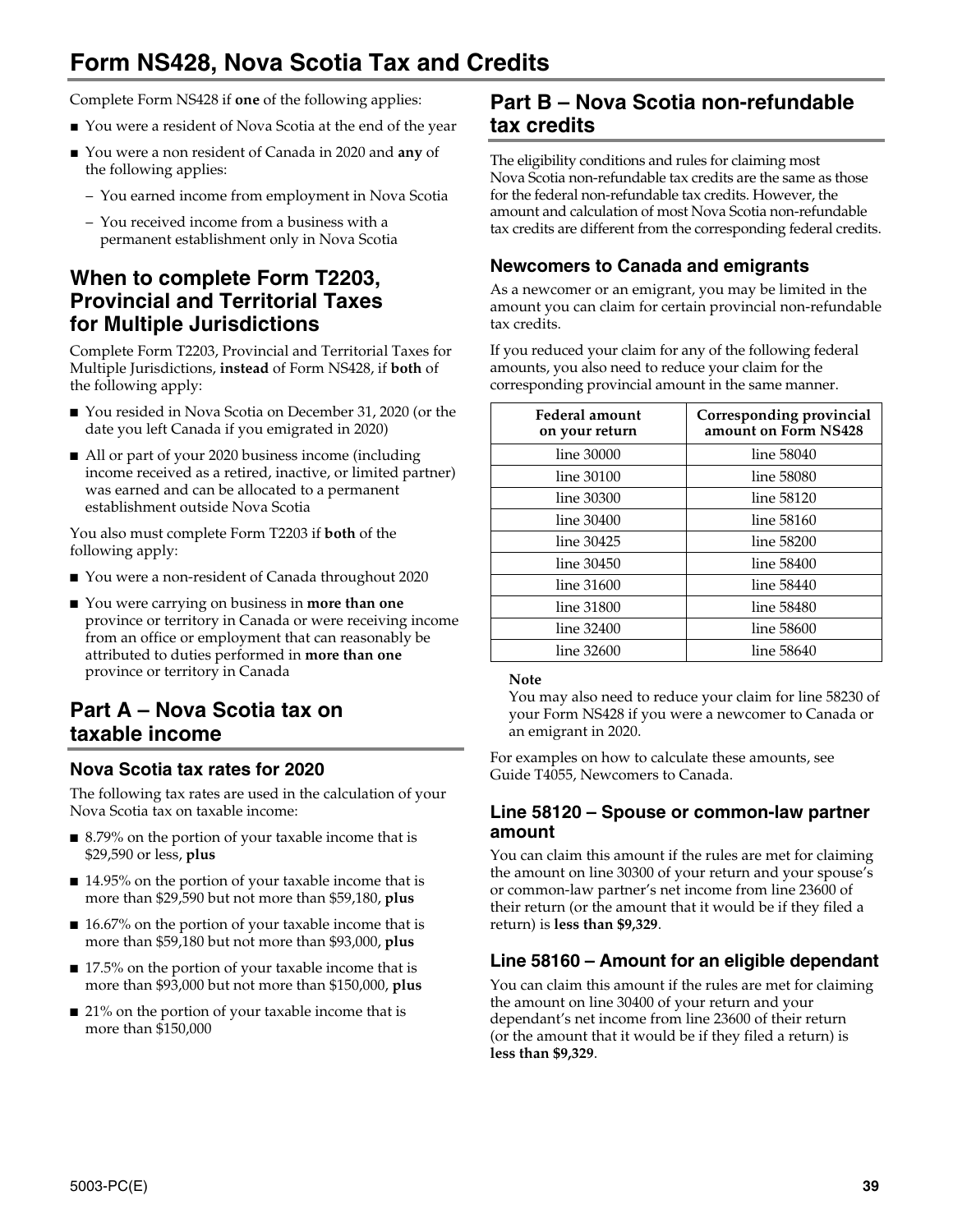## **Line 58200 – Amount for infirm dependants age 18 or older**

You can claim up to \$2,798 for each of your (or your spouse's or common-law partner's) dependent children or grandchildren born in 2002 or earlier who has an impairment in physical or mental functions.

You can also claim this amount for more than one person if each one meets **all** of the following conditions:

- They are your (or your spouse's or common-law partner's) parent, grandparent, brother, sister, aunt, uncle, niece, or nephew
- They were 18 years of age or older
- They were dependent on you (or on you and others) because of an impairment in physical or mental functions
- They were a resident of Canada at any time in the year

#### **Notes**

You **cannot** claim this amount for a person who was only visiting you.

A **parent** includes someone you were completely dependent upon and who had custody and control of you when you were under 19 years of age.

A **child** includes someone who is completely dependent upon you for support and whom you have custody and control of, even if they are older than you.

You can claim this amount only if the dependant's net income from line 23600 of their return (or the amount that it would be if they filed a return) is **less than \$8,481**.

If you had to make support payments for a child, you cannot claim an amount on line 58200 for that child unless **both** of the following conditions apply:

- You were separated from your spouse or common-law partner for only part of 2020 because of a breakdown in your relationship
- You did not claim any support amounts paid to your spouse or common-law partner on line 22000 of your return

If **both** of these conditions are met, you can claim whichever of the following amounts is better for you:

- line 58200 of your Form NS428
- line 22000 of your return

### **How to claim this amount**

Complete the calculation for line 58200 using Worksheet NS428. If you are claiming this amount for more than one dependant, enter the total amount on line 58200 of your Form NS428.

#### **Note**

The CRA may ask for a signed statement from a medical practitioner showing when the impairment began and how long it is expected to last. You do **not** need a signed statement from a medical practitioner if the CRA already has an approved Form T2201, Disability Tax Credit Certificate, for a specified period. The notice of determination will show which years you are eligible for.

#### **Claim made by more than one person**

If you and another person support the same dependant, you can split the claim for that dependant. However, the total amount of your claim and the other person's claim cannot be more than the maximum amount allowed for that dependant.

## **Line 58230 – Amount for young children**

You can claim this amount if you were a resident of Nova Scotia at the end of the year and you had a dependent child who was less than six years of age.

You can claim \$100 per month for each child if **all** of the following conditions are met:

- The child was less than six years of age and living with you on the first day of the month
- No one else claimed the amount for young children for the child for the month you are claiming
- The child has not been claimed by you or anyone else as an eligible dependant on line 58160
- No one has received a special allowance under the Children's Special Allowances Act for the child for any months you are claiming

If you had a spouse or common-law partner at the end of the year, only the person with the lower net income (including zero income) can claim this amount. If you and your spouse or common-law partner have equal net incomes, you have to decide who will claim this amount.

#### **How to claim this amount**

Complete the chart "Details of amount for young children" on your Form NS428.

Enter the details for each child you are claiming including the number of eligible months you are claiming for that child.

Enter the total number of eligible months you are claiming for **all** children on line 58229 of your Form NS428. Multiply the number of eligible months by \$100 and enter the total amount on line 58230.

The maximum amount you can claim for 2020 is \$1,200 for each dependent child.

## **Line 58360 – Pension income amount**

The amount you can claim on line 58360 is the amount on line 31400 of your return **or** \$1,173, **whichever is less**.

### **Note**

Only residents of Nova Scotia are eligible for this amount. If you were not a resident of Nova Scotia at the end of the year, you cannot claim this tax credit when calculating your Nova Scotia tax even if you may have received income from a source in Nova Scotia in 2020.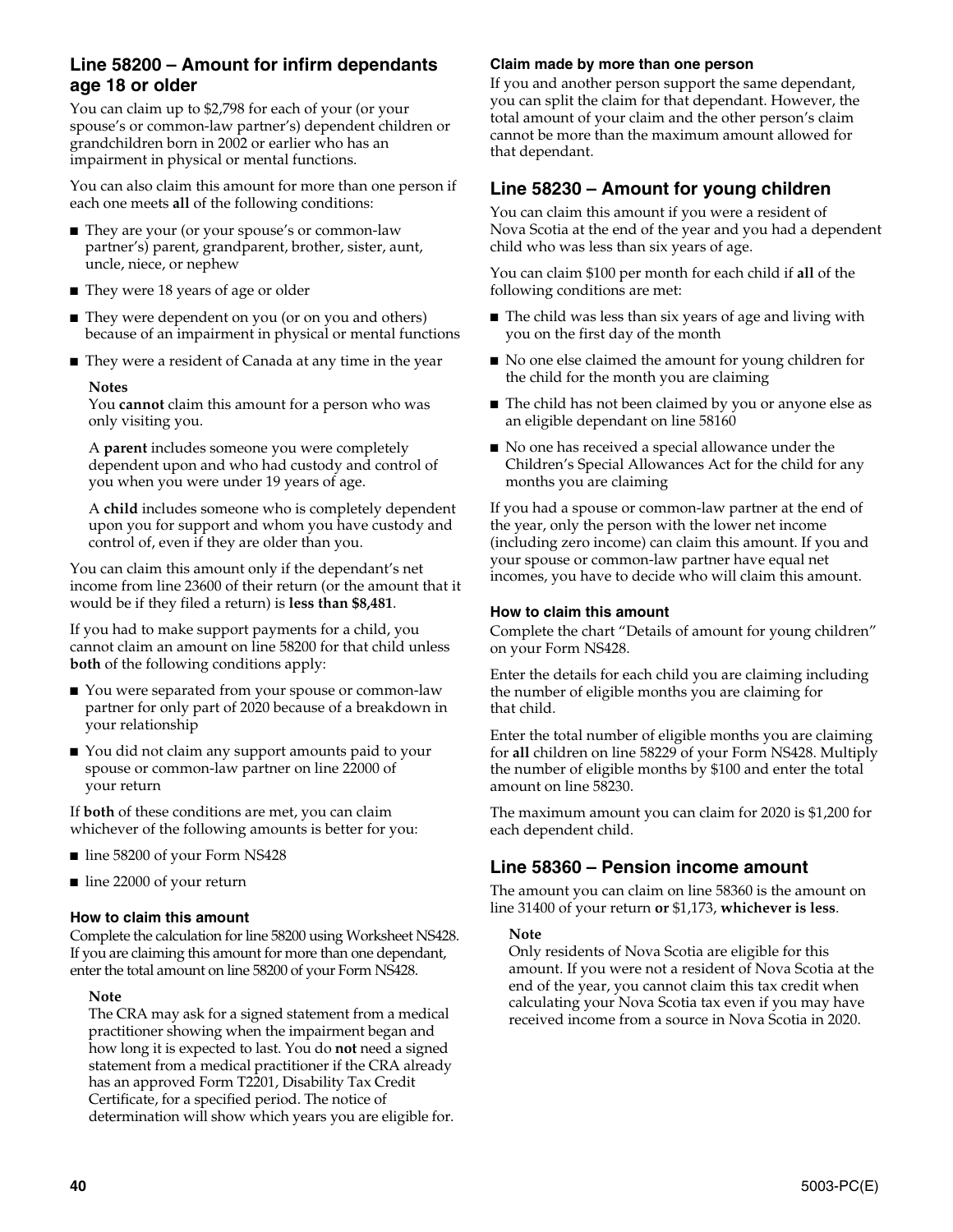## **Line 58400 – Caregiver amount**

If, at any time in 2020, you (alone or with another person) kept a dwelling where you and one or more of your dependants lived, you may be able to claim up to \$4,898 for each dependant.

Each dependant must be **one** of the following:

- your (or your spouse's or common-law partner's) child or grandchild
- your (or your spouse's or common-law partner's) brother, sister, niece, nephew, aunt, uncle, parent, or grandparent who was a resident in Canada

#### **Note**

You **cannot** claim this amount for a person who was only visiting you.

Also, each dependant must meet **all** of the following conditions:

- They were 18 years of age or older when they lived with you
- Their net income in 2020 from line 23600 of their return (or the amount that it would be if they filed a return) was **less than \$18,575**
- They were dependent upon you because of an impairment in physical or mental functions or they were your (or your spouse's or common-law partner's) parent or grandparent born in 1955 or earlier

If you had to make support payments for a child, you cannot claim an amount on line 58400 for that child unless **both** of the following conditions apply:

- You were separated from your spouse or common-law partner for only part of 2020 because of a breakdown in your relationship
- You did not claim any support amounts paid to your spouse or common-law partner on line 22000 of your return

If **both** of these conditions are met, you can claim whichever of the following amounts is better for you:

- line 58400 of your Form NS428
- line 22000 of your return

### **How to claim this amount**

Complete the calculation for line 58400 using Worksheet NS428. If you are claiming this amount for more than one dependant, enter the total amount on line 58400 of your Form NS428.

### **Claim made by more than one person**

If you and another person support the same dependant, you can split the claim for that dependant. However, the total amount of your claim and the other person's claim cannot be more than the maximum amount allowed for that dependant.

#### **Notes**

If you or someone else is claiming the caregiver amount (line 58400) for a dependant, you cannot claim the amount for infirm dependants age 18 or older (line 58200) for that dependant.

If someone other than you is claiming the amount for an eligible dependant (line 58160), you cannot claim the caregiver amount for that dependant.

## **Line 58440 – Disability amount for self**

You can claim this amount if the rules are met for claiming the amount on line 31600 of your return.

If you were 18 years of age or older at the end of the year, enter \$7,341 on line 58440 of your Form NS428.

If you were under 18 years of age at the end of the year, use Worksheet NS428 to calculate the amount to enter on line 58440.

## **Line 58480 – Disability amount transferred from a dependant**

You can claim this amount if the rules are met for claiming the amount on line 31800 of your return.

**Note**

If you and your dependant were not residents of the same province or territory at the end of the year, special rules may apply. For more information, call the CRA at **1-800-959-8281**.

## **Line 58560 – Your tuition and education amounts**

Complete Schedule NS(S11), Nova Scotia Tuition and Education Amounts.

### **Note**

If you claimed the Canada training credit (CTC) on line 45350 of your return, the amount you enter on line 59140 of your Schedule NS(S11) is already reduced by the CTC claimed.

#### **Transferring amounts**

If you do not use all of your 2020 tuition and education amounts to reduce your provincial income tax to zero, you can transfer all or part of the unused amount to one of the following designated individuals:

- your spouse or common-law partner (who would claim it on line 59090 of their Schedule NS(S2))
- your parent or grandparent (who would claim it on line 58600 of their Form NS428)
- your spouse's or common-law partner's parent or grandparent (who would claim it on line 58600 of their Form NS428)

#### **Note**

If your spouse or common-law partner is claiming an amount for you on line 58120 or line 58640 of their Form NS428, you **cannot** transfer your unused currentyear amount to your (or your spouse's or common-law partner's) parent or grandparent.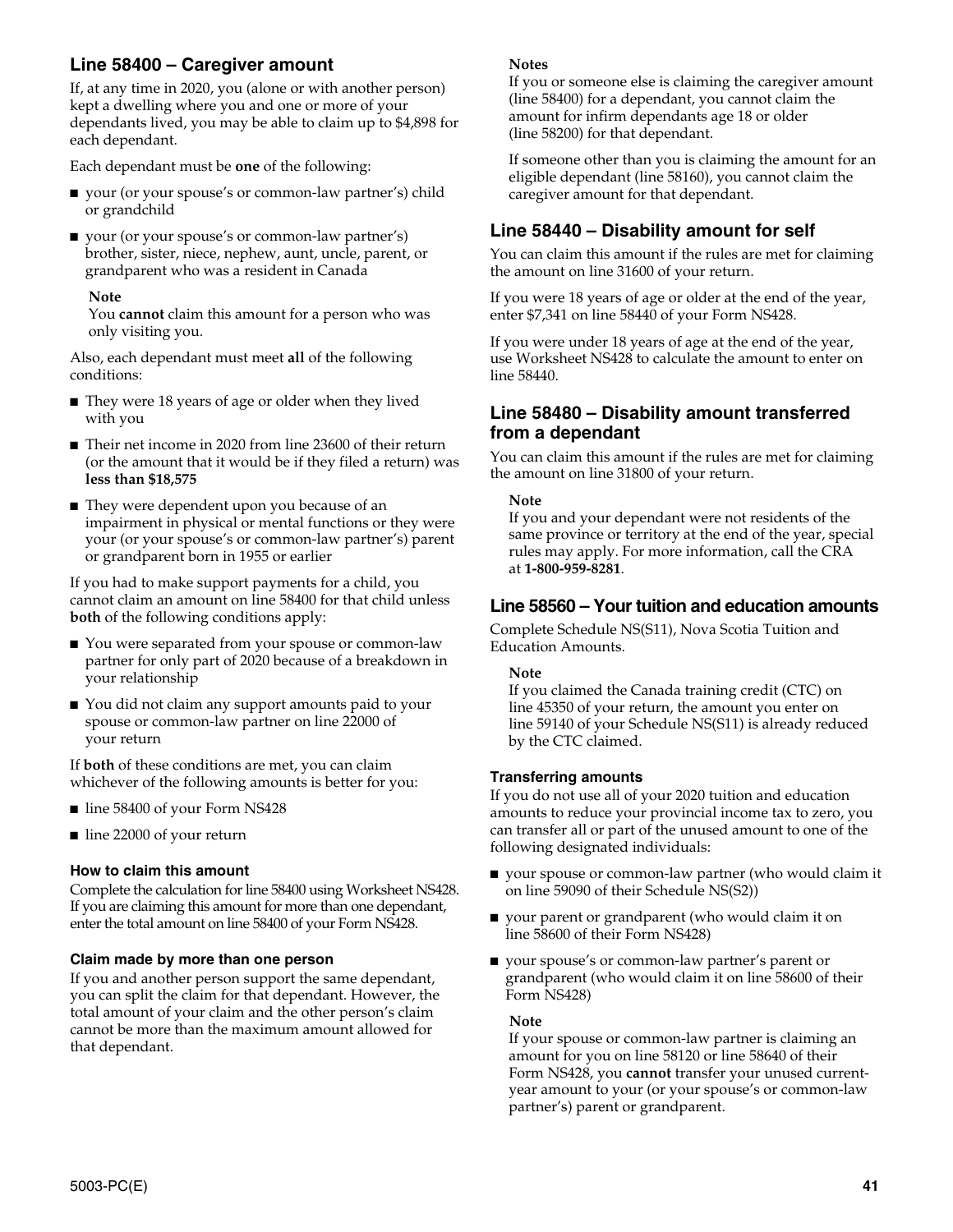To **designate** who can claim the transferred amount and to **specify** the provincial amount they can claim, complete any of the following designated forms that you received as a student:

- Form T2202, Tuition and Enrolment Certificate
- Form TL11A, Tuition and Enrolment Certificate University Outside Canada
- Form TL11C, Tuition and Enrolment Certificate Commuter to the United States

Complete the "Transfer or carryforward of unused amounts" section of your Schedule NS(S11) to transfer an amount.

### **Carrying forward amounts**

Complete the "Transfer or carryforward of unused amounts" section of Schedule NS(S11) to calculate the amount you can carry forward to a future year.

This amount is the part of your tuition and education amounts that you are not claiming for the current year and are not transferring to a designated individual.

#### **Supporting documents**

If you are filing a paper return, attach your completed Schedule NS(S11). Keep your supporting documents in case you are asked to provide them later.

## **Line 58600 – Tuition and education amounts transferred from a child**

You may be able to claim the transfer of all or part of the unused 2020 tuition and education amounts from your child or grandchild or their spouse or common-law partner.

The maximum amount each student can transfer to you is \$5,000 **minus** the amount that they claimed.

### **How to claim this amount**

Enter, on line 58600, the total of all tuition and education amounts transferred to you from each student as shown on their forms T2202, TL11A, or TL11C.

#### **Notes**

The student must enter this amount on line 59200 of their Schedule NS(S11). They may choose to transfer an amount that is less than the available provincial amount.

The student cannot transfer to you any unused tuition and education amounts carried forward from previous years.

If you and the student were not residents of the same province or territory on December 31, 2020, special rules may apply. For more information, call the CRA at **1-800-959-8281**.

## **Line 58689 – Medical expenses for self, spouse or common-law partner, and your dependent children born in 2003 or later**

The medical expenses you can claim on line 58689 are the same as those you can claim on line 33099 of your return. They also have to cover the same 12-month period ending in 2020 and must be expenses that were not claimed for 2019.

## **Line 58729 – Allowable amount of medical expenses for other dependants**

You can claim medical expenses for other dependants in addition to the medical expenses for self, spouse or common-law partner, and your dependent children born in 2003 or later on line 58689.

The medical expenses you can claim on line 58729 are the same as those you can claim on line 33199 of your return. They also have to cover the same 12-month period ending in 2020 and must be expenses that were not claimed for 2019.

## **Part C – Nova Scotia tax**

## **Line 47 – Nova Scotia tax on split income**

If you are reporting federal tax on split income on line 40424 of your return, complete Part 3 of your Form T1206, Tax on Split Income, to calculate the Nova Scotia tax to enter on line 42800 of your return.

## **Line 54 – Nova Scotia additional tax for minimum tax purposes**

If you need to pay federal minimum tax as calculated on Form T691, Alternative Minimum Tax, complete the calculation on line 54 of your Form NS428 to determine your Nova Scotia additional tax for minimum tax purposes.

## **Line 56 – Provincial foreign tax credit**

If your federal foreign tax credit on non-business income is less than the related tax you paid to a foreign country, you may be able to claim a provincial foreign tax credit.

#### **How to claim this credit**

Complete Form T2036, Provincial or Territorial Foreign Tax Credit.

### **Supporting documents**

If you are filing a paper return, attach your Form T2036.

## **Nova Scotia research and development tax credit recapture**

If you are a member of a partnership or a beneficiary of a trust that acquired property from a corporation in a nonarm's length transaction and, in 2020, converted the property to commercial use or disposed of it, you may have to include in your Nova Scotia tax payable all or part of the Nova Scotia research and development tax credit previously claimed by the corporation for the property.

For more information on the Nova Scotia research and development tax credit recapture, including instructions on how to calculate and report this amount, call the CRA at **1-800-959-8281**.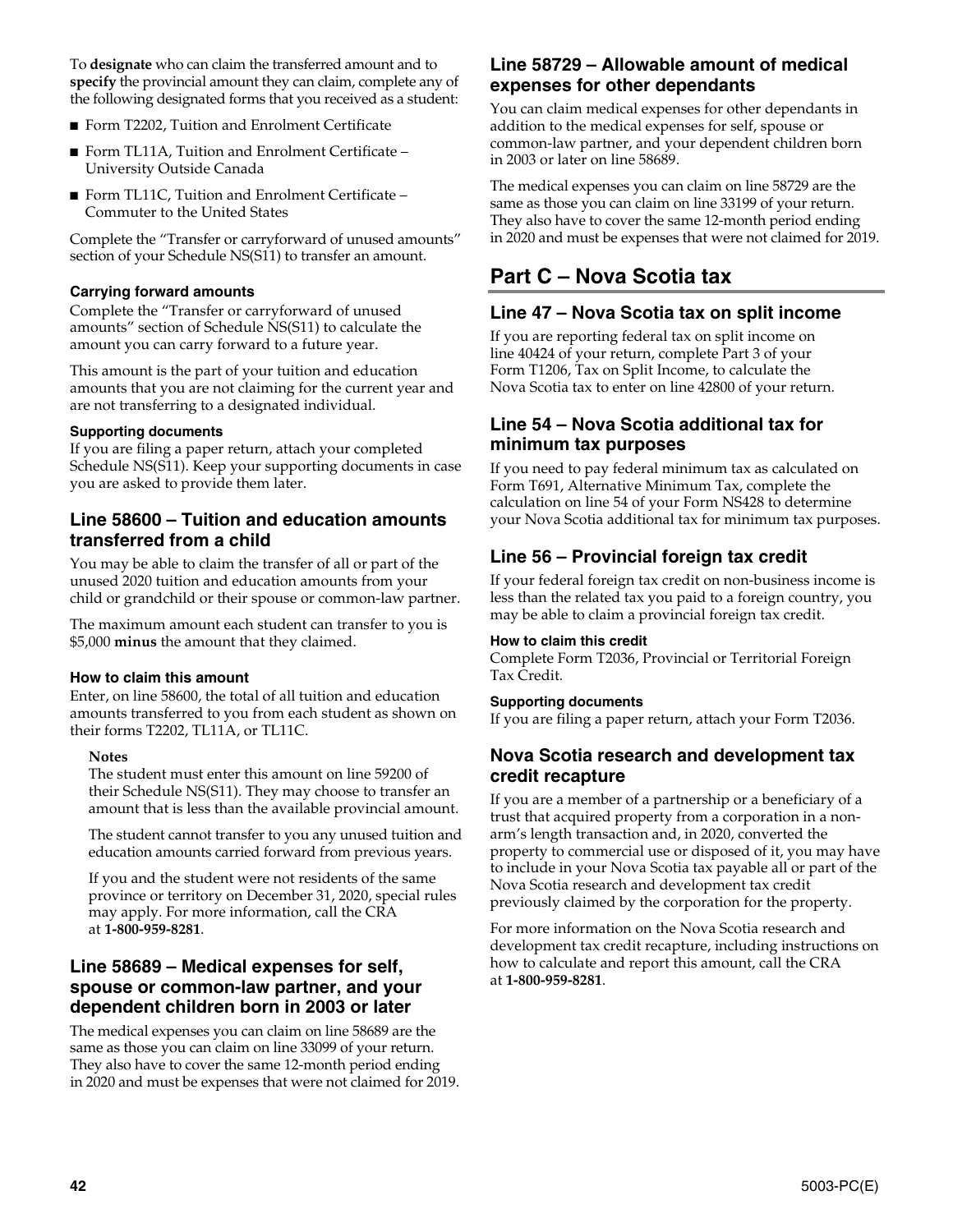## **Nova Scotia low-income tax reduction**

You can claim the Nova Scotia low-income tax reduction if you were a resident of Nova Scotia on December 31, 2020, and **any** of the following conditions applied to you:

- You were 19 years of age or older
- You had a spouse or common-law partner
- You were a parent

If you had a spouse or common-law partner on December 31, 2020, you and your spouse or common-law partner need to decide who will claim the low-income tax reduction for your family.

You **cannot** claim the tax reduction if, on December 31, 2020, you were confined to a prison or a similar institution for a total of more than six months during 2020.

If you are preparing a return for a resident of Nova Scotia who died in 2020, the tax reduction can be claimed on their final return. If the deceased person had a spouse or common-law partner, the tax reduction can be claimed on either the deceased person's final return or their surviving spouse's or common-law partner's return.

## **Adjusted family income calculation for the Nova Scotia low-income tax reduction**

To calculate your adjusted family income, complete lines 58 to 63 of your Form NS428 using the information from your and your spouse's or common-law partner's returns.

## **Line 66 – Reduction for spouse or common-law partner**

Claim \$300 if you had a spouse or common-law partner on December 31, 2020.

#### **Note**

You **can** claim this amount if your spouse or commonlaw partner died in 2020.

## **Line 67 – Reduction for an eligible dependant**

Claim \$300 if you claimed an amount for an eligible dependant on line 58160 of your Form NS428.

#### **Note**

You **cannot** claim this amount if you have claimed an amount on line 66.

### **Line 69 – Reduction for dependent children born in 2002 or later**

Enter, on line 60999, the number of dependent children born in 2002 or later you are claiming.

Claim \$165 for each dependant.

### **Note**

You cannot claim this reduction for a child you claimed on line 67 of your Form NS428.

Only one person can claim the tax reduction for a child.

### **Who is a dependent child?**

A dependent child is a child who, on December 31, 2020, met **all** of the following conditions:

- They were 18 years of age or younger
- They did not have a spouse or common-law partner
- They were not a parent
- They lived with you or were claimed as a dependant only by you or your spouse or common-law partner

## **Line 78 – Nova Scotia political contribution tax credit**

You can claim this credit if, in 2020, you contributed to a recognized Nova Scotia political party or candidate seeking election in the Nova Scotia House of Assembly.

#### **How to claim this credit**

Enter your total political contributions made in 2020 on line 62100 of your Form NS428. Then calculate and enter your credit, to a maximum of \$750, on line 78 of your Form NS428.

#### **Supporting documents**

If you are filing a paper return, attach the official receipt (signed by an official agent of the candidate or political party) for each contribution.

## **Line 80 – Food bank tax credit for farmers**

You can claim this credit if you meet **all** of the following conditions:

- You were a resident of Nova Scotia at the end of the year
- You (or your spouse or common-law partner) were a farmer
- You made a qualifying donation to an eligible food bank in the year
- You claimed the qualifying donation on line 34000 of your federal Schedule 9, and on line 58969 of your Form NS428 as a charitable donation or gift for the year

A **qualifying donation** is a donation of one or more agricultural products produced in Nova Scotia and donated to an eligible food bank in Nova Scotia on or after January 1, 2020.

An **eligible food bank** is a registered charity under the Income Tax Act that distributes food to the public in Nova Scotia without charge and does so mainly to provide relief to the poor.

The amount of qualifying donations can be split between you and your spouse or common-law partner; however, the total amount of qualifying donations that can be claimed by you and your spouse or common-law partner **cannot** be more than the total of the qualifying donations made in the tax year.

If you are preparing a return for a person who died in 2020, you can claim this credit on their final return.

If you were bankrupt in 2020, claim your food bank tax credit for farmers on either the pre- or post-bankruptcy return you file for the tax year ending December 31, 2020,